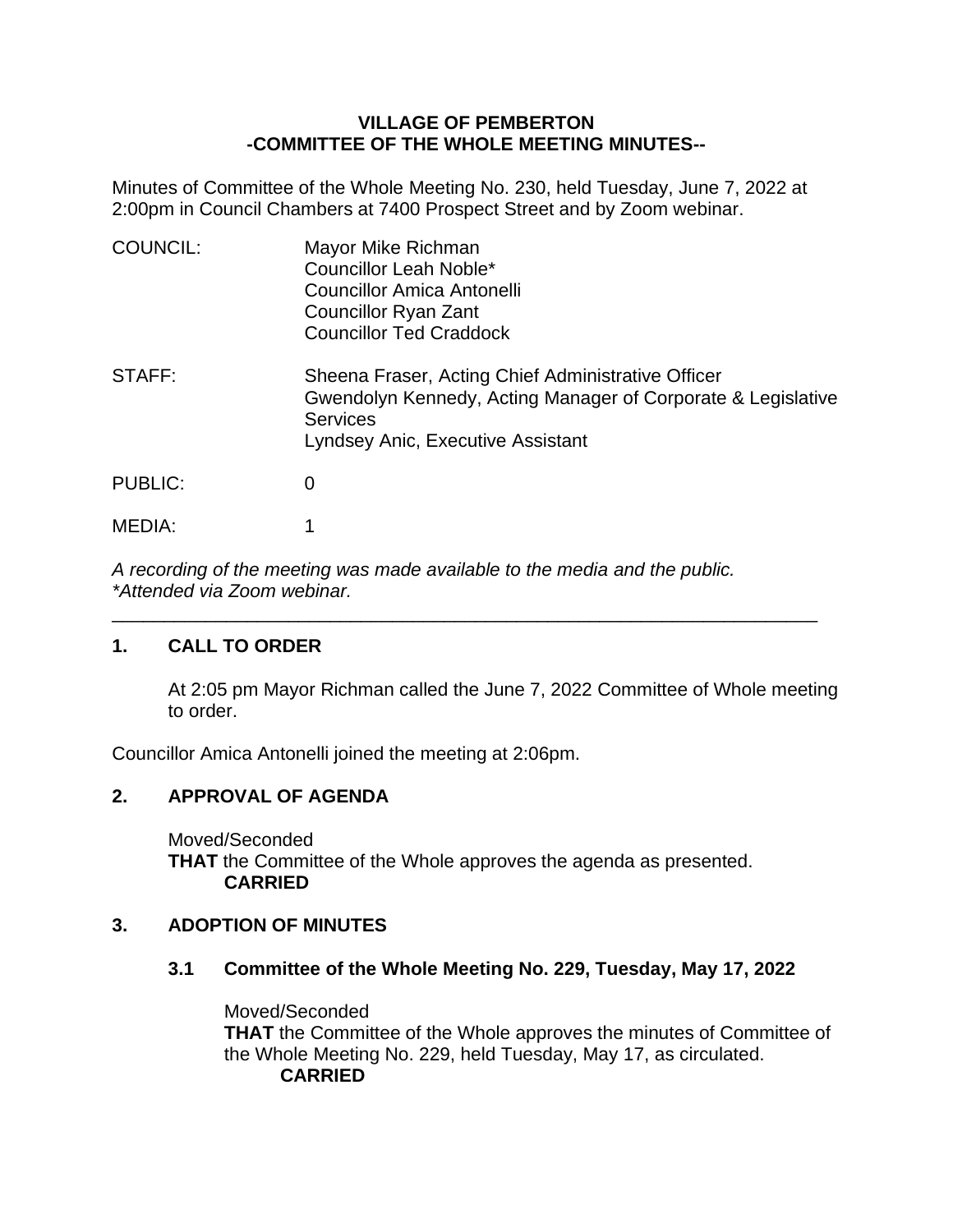Village of Pemberton Committee of the Whole Meeting No. 230 Tuesday, June 7, 2022 Page **2** of **3**

#### **4. REPORTS**

#### **4.1 National Day for Truth and Reconciliation**

Lyndsey Anic, Executive Assistant, presented suggestions for the commemoration of National Day for Truth and Reconciliation, and reviewed the calls to action of the Truth and Reconciliation Commission of Canada that are directed to municipal government. Ms. Anic noted that the annual Nuk ̓w7ántwal ̓ Regional Gathering, to be held on Friday, June 10th, will offer the opportunity for discussion of National Day for Truth and Reconciliation with Lil'wat Nation and other First Nations in the region. Ms. Anic sought the Committee's input on appropriate means for the Village to honour National Day for Truth and Reconciliation.

Ms. Anic informed the Committee that Pique Newsmagazine has offered the opportunity for the Village to place an advertisement showing support for National Indigenous Peoples Day, June 21st, at a discounted rate.

The Committee commented on the need to balance our responsibility as settlers to take meaningful action with the need to be sensitive to and guided by First Nations in any actions.

The Committee sought clarification regarding the cultural sensitivity and humility training to be offered to staff and Council and discussed the importance of making awareness and education opportunities available to the community.

The Committee supported the suggestion of updating signage to include Ucwalmícwts wording and place names.

The Committee agreed on the importance of revisiting Action 43, adoption and implementation of the United Nations Declaration on the Rights of Indigenous Peoples.

The Committee concurred that the suggestions for commemoration of National Day for Truth and Reconciliation, including the suggestion of flying the Li'wat Nation Territory flag from the third flagpole at the Community Centre, be discussed at the Nuk ̓w7ántwal ̓ Regional Gathering.

#### Moved/Seconded

**THAT** the Committee of the Whole recommend to Council that Staff put forward for discussion within the first year of the term of new Council, adoption and implementation of the United Nations Declaration on the Rights of Indigenous Peoples.

**CARRIED**;